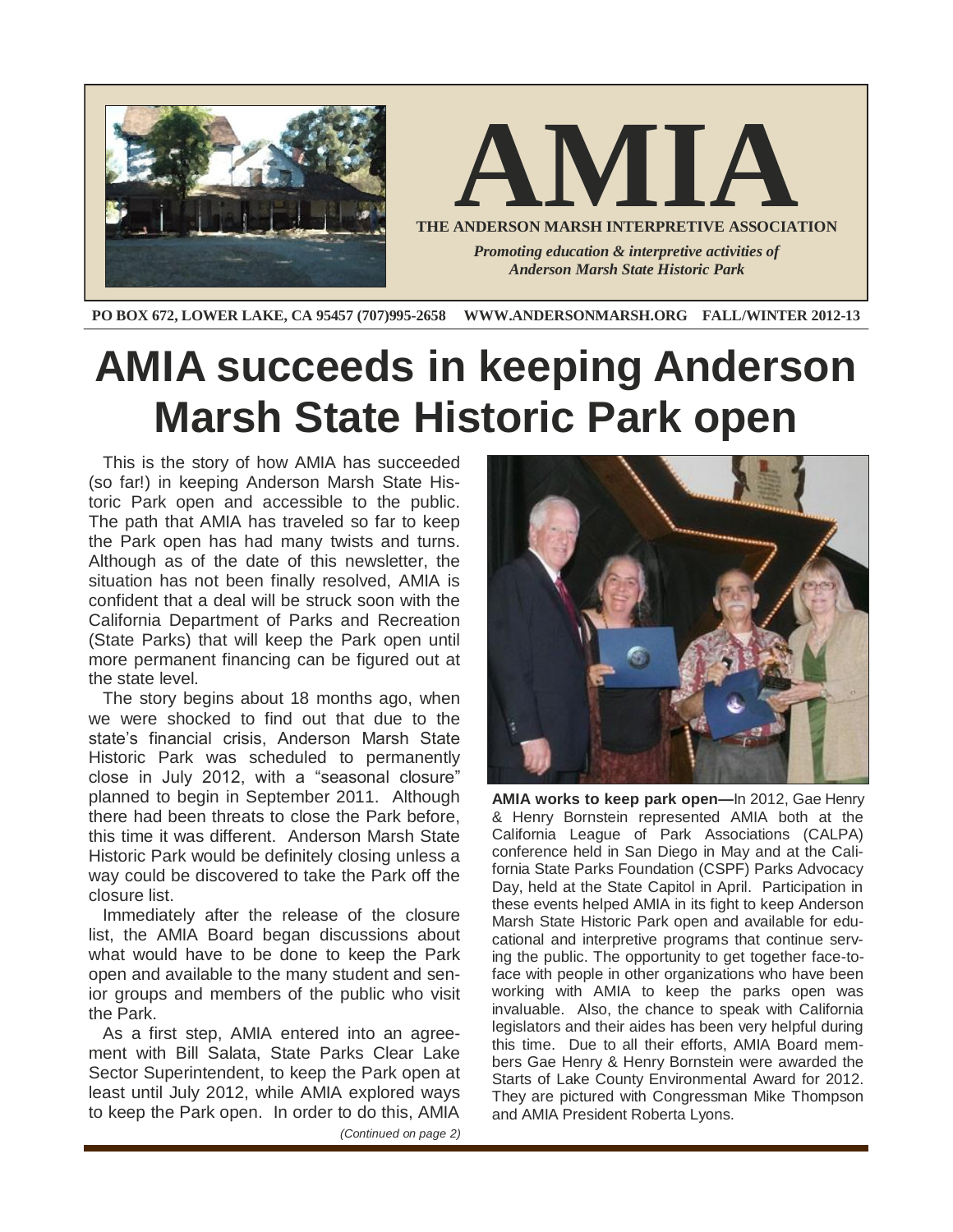# **President's Message**

#### **By Roberta Lyons**

It has been an interesting year since the announcement in May of 2011 that our beloved Anderson Marsh State Historic Park was on the closure list. I'm not going to review the whole story here; for a good explanation on what occurred, read Henry Bornstein's article in this newsletter. It is an excellent narrative of what happened and where we stand now.



Roberta Lyons

Over the last many months, members of the Anderson Marsh Interpretive Association (AMIA), along with local citizens and volunteers and our State Park sector superintendent and rangers, have remained committed to keeping our park open. This commitment has proven successful, and AMIA is anticipating that it will soon finalize an agreement with State Parks to cooperate in operating the Park. This agreement will require AMIA to help with park expenses and allow us to get started on the deferred maintenance projects that need to be done in order to keep the Park safe and accessible to visitors.

And we intend to continue helping. Our goal is to provide interpretive experiences at the park through our monthly guided nature walks and house tours; host grade-school field trips and other special field trips; pay for much needed deferred maintenance work on the historic ranch house and present events that introduce people to this wonderful resource that we have in our community.

For all of this to happen, we need your continued support – as donors, members, and volunteers. We all need to continue to work together to improve and maintain our park. Thank you all for joining in this effort.

#### **AMIA succeeds in keeping Anderson Marsh State Historic Park open**

took over the responsibility for providing the portable toilet at the park and for opening and closing the gates on weekends. This allowed AMIA to continue to conduct its monthly guided nature walks and ranch house tours, to continue to host school and senior field trips to the Park and to continue planning educational events at the Park.

In October 2011, Assembly Bill 42 was signed into law by the Governor. This law for the first time allowed certain nonprofit associations such as AMIA to enter into "operating agreements" with State Parks that would allow the nonprofits to fund and operate a Park that had been on the closure list.

AMIA immediately began working with our Sector Superintendent to fashion an agreement that would allow the Park to remain open for the next three years, with AMIA operating the Park

*(Continued from page 1)* with funds it raised from donations from the community. At the same time, AMIA began its fundraising drive to raise the money it would need to operate the Park.

> In early 2012, AMIA's proposal to operate the Park was approved by State Parks, with the formal approval coming in April 2012. It cannot be emphasized enough how important the help and support of Bill Salata, State Parks Clear Lake Sector Superintendent, was to this success. Bill has never wavered in his commitment to keep Anderson Marsh State Historic Park open, whatever it takes to do so.

> For the next six months, AMIA conducted negotiations with State Parks about important issues that needed to be resolved before AMIA could begin operating the Park, including how State Parks and AMIA would share responsibility for lawsuits or liability relating to the Park. Al-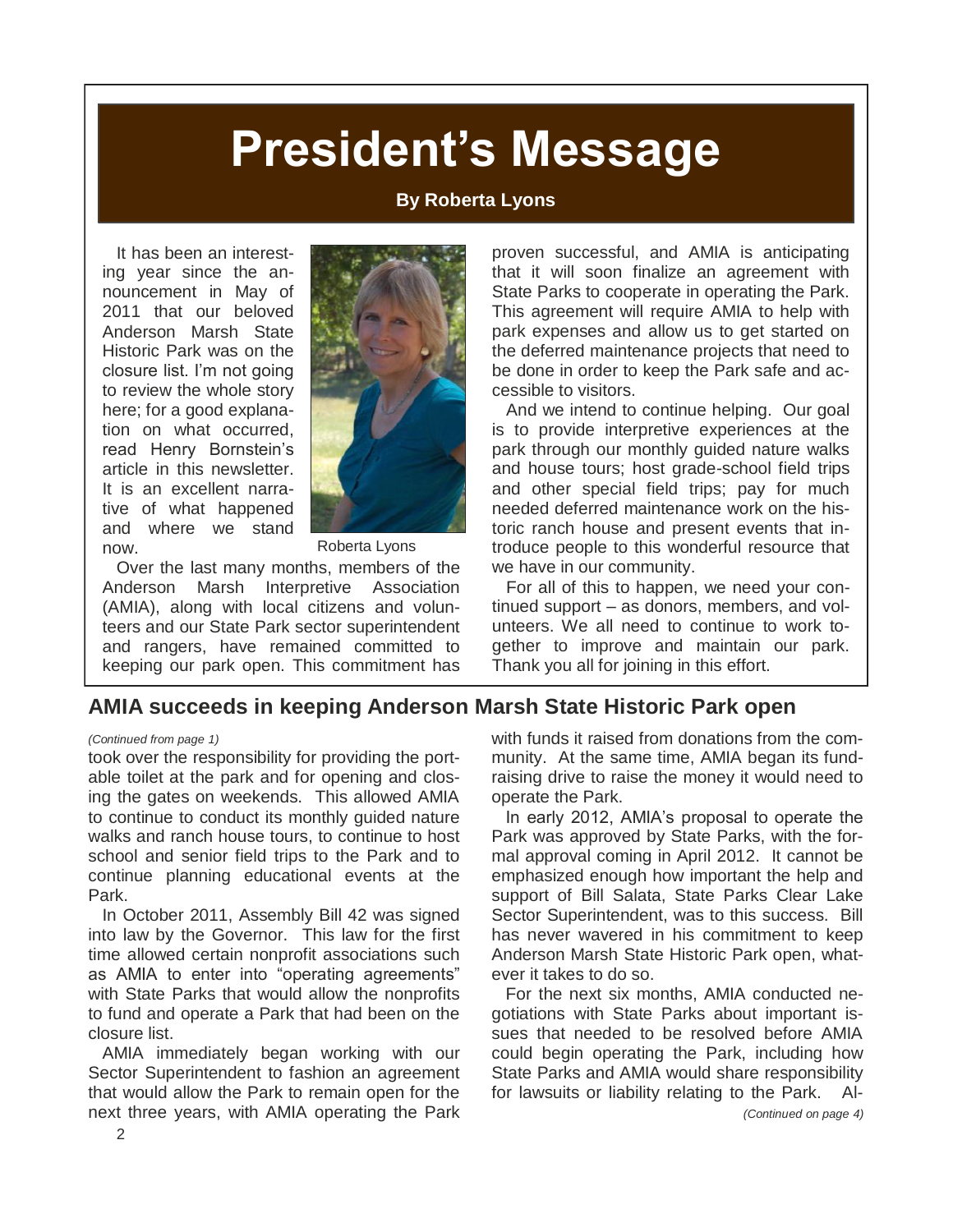### **Christmas open house to be at Anderson Marsh State Historic Park on Saturday, Dec. 8**

The annual old-fashioned Christmas Open House at Anderson Marsh State Historic Park will be held on Saturday, Dec. 8, from 10 a.m. to 2 p.m. The park is located on Highway 53 between Lower Lake and the City of Clearlake.

Santa Claus will be there to greet children and hand out treats. Christmas songs will be performed by local entertainers with the public invited to join in. The Christmas tree, decorated with the help of local elementary students, will be on display in the parlor of the historic ranch house at the park. Free hot cider, coffee, and lots of cookies and other treats will be provided.

Entertainers include Dr. Harry Lyons from Yuba College, Rick McCann, Tom Nixon, Middletown's David Neft, Bluegrass musician, Don Coffin; Anna McAtee, Gae Henry, Henry Bornstein, Joan Moss and others.

This is a great opportunity to spend some time in the ranch house. The event has been a favorite holiday tradition for many years; and is continuing this year with the help of many local volunteers. Christmas at the Ranch was started by the original members of the Anderson Marsh Interpretive Association (AMIA) and is continuing to be presented by the association. The event is designed to welcome visitors to the house to enjoy the warm and festive atmosphere.

Christmas music is enjoyed by all and Santa waits in the parlor for youngsters to tell him of their Christmas wishes. A fire burns cheerily in the dining room where cookies, hot coffee, and cider are served.

The public is warmly invited to attend this traditional, relaxed, and fun holiday event. Join the volunteers of the Anderson Marsh Interpretive Association for an old-fashioned Christmas open house at the ranch.







(Above) Don Coffin, Gae Henry, and Dr. Harry Lyons will be just a few of the entertainers of the evening. (Left) Santa Claus will be on hand to take children's Christmas wishes.

#### **ANDERSON MARSH NEWS** is published by the

**ANDERSON MARSH INTERPRETIVE ASSOCIATION**

#### Board of Directors

Roberta Lyons - President Henry Bornstein -Treasurer Gae Henry - Secretary Robert Riggs - Director Don Coffin - Vice President Nancy Langdon - Director Frank McAtee - Director Ellen Lundquist - Director Anna McAtee-Vice President Bill Salata-CAL

Roberta Lyons- Newsletter Coordinator Newsletter Lay-out Robin Winniford

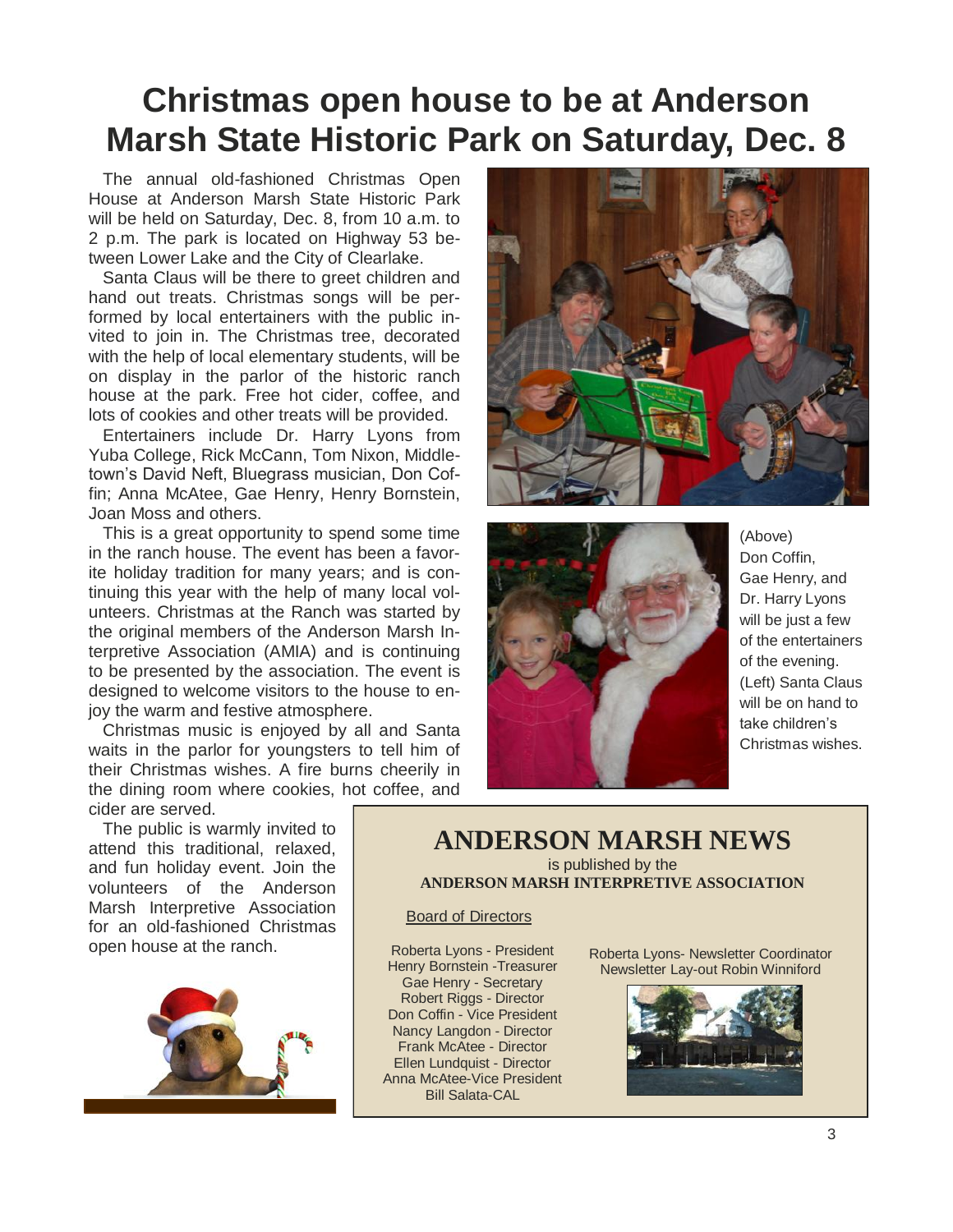### **Superintendent Report for Clear Lake Sector**

**By Bill Salata, State Park Superintendent II**

The summer is over and we made it through the busy season. We have recently layed off most of our seasonal staff and the visitor center's doors were closed after Labor Day. It's now time for our staff and volunteers to take a deep breath and reflect upon their accomplishments.



The maintenance staff Bill Salata

did a wonderful job with just two permanent staff in place. We had a great seasonal crew of six who completed several skilled projects such as the footbridge over Cole Creek, bench addition and replacement at the visitor center deck, as well as fence and gate updates throughout the park. You may notice new paint on the gates and even new interpretive panels throughout the sector. Maintenance staff have also placed and stained new picnic tables at the Educational Pavilion. Maintenance and Ranger staff recently placed 5mph buoys along the shoreline of Kelsey Creek campground and retrieved the swim beach buoy line for winter.

I have been working with Henry Bornstein on completing an agreement involving AMIA to keep the Historic Park open. I anticipate good things to come of this.

With all of the successes our maintenance staff has had, we have also had a tragedy with the loss of two of our maintenance buildings and a vehicle due to a fire in the Clear Lake SP maintenance yard. Much of the maintenance power equipment was a total loss. We are receiving help from the district but it will take a while to get back to where we were with tools.

I have recently advertised and hired a Maintenance Chief and an Office Assistant position for Sector Operations. It is a great relief to get these positions filled.

Please welcome Ranger Ayala who is off of field training. Ranger Ayala is a great addition to the Clear Lake team and will finally get us the coverage we need in the field.

The Junior Ranger program was a success thanks to the Clear Lake State Park Interpretive Association's funding of a park aide. There were at least 300 participants!

I would like to thank all of my staff, volunteers, and park visitors for a successful 2012 season.

### **AMIA succeeds in keeping Anderson Marsh State Historic Park open**

though these negotiations proceeded slowly, AMIA succeeded in getting an agreement from State Parks that the Park would remain open as long as these negotiations continued. When AMIA submitted its most recent contract proposal, it hoped that a final agreement was close.

Meanwhile, AMIA was touched and overjoyed by the generous response of Lake County to AMIA's fundraising drive. As detailed elsewhere in this newsletter, local environmental, educational and park groups joined hundreds of individual supporters in donating the money that AMIA needed in order to demonstrate to the state that it had the financial resources to successfully operate the Park.

*(Continued from page 2)* Then, in July 2012, everything changed when it was revealed that State Parks had been in possession of nearly \$54 million in "undisclosed" money for the past 12 years, while parks such as Anderson Marsh were being threatened with closure over a \$20 million parks budget cut. It was later clarified that about \$20 million of the undisclosed funds could have been spent on state parks at risk of being closed.

> The discovery of these undisclosed funds led to the resignation of the State Parks Director and the termination of several upper level State Parks administrators and staff. Eventually, an Acting Director was appointed to investigate the situation and get the Department back on track. *(Continued on page 5)*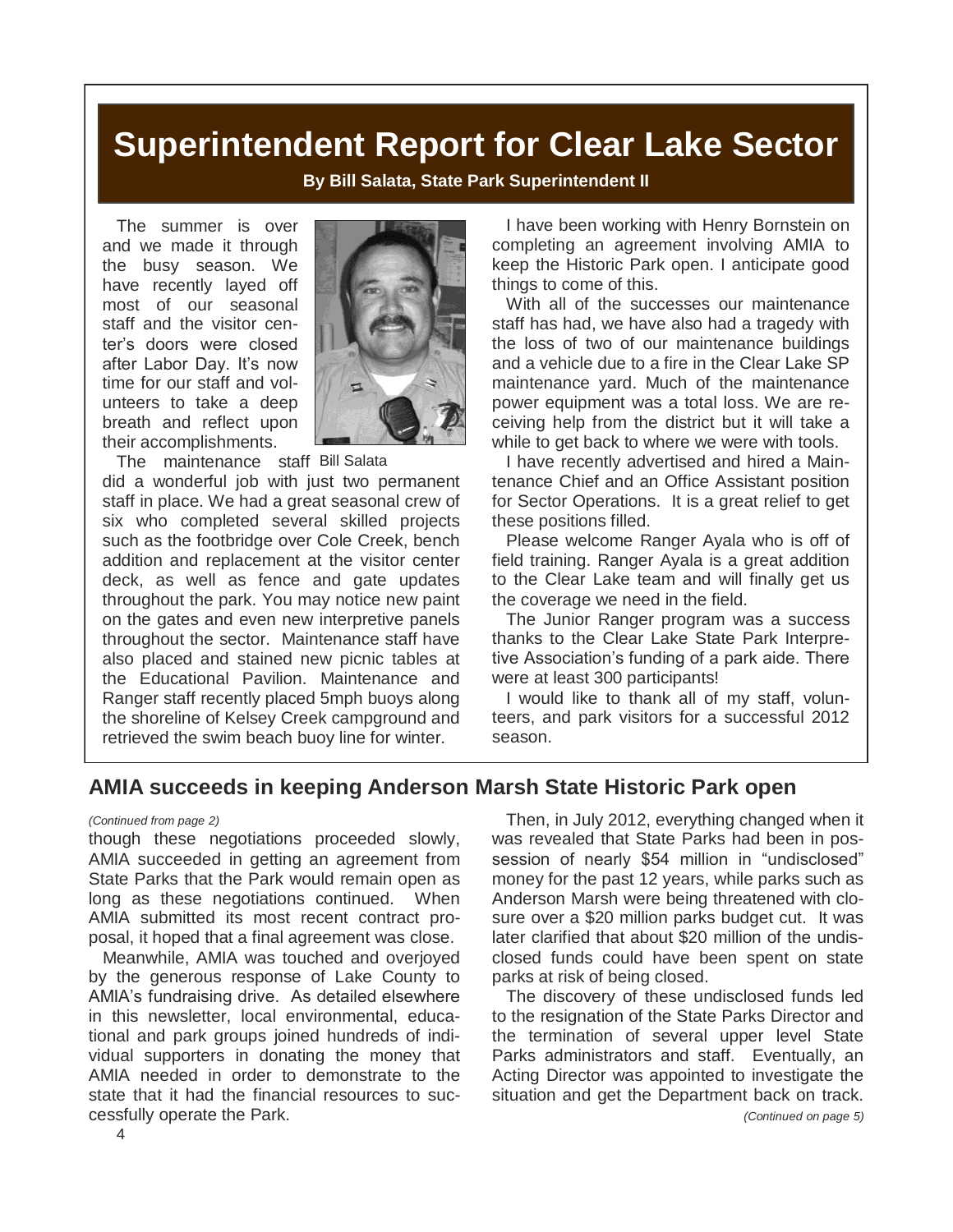

Amy Thorn of Thorn Hill pouring for Debbie Ickes at the Rita Hosking concert held September 8.



Rita Hosking & daughters Kora & Hava selling CDs at the event. Proceeds went towards keeping Anderson Marsh State Historic Park open to the public.

# **Rita Hosking concert a big success**

On September 8, AMIA sponsored an evening at the Soper-Reese Community Theatre in Lakeport with award-winning singer-songwriter Rita Hosking. Also performing at the concert were local performers Uncorked, Three Deep and the Clearlake Clikkers. Hosking and the other performers generously donated their time and talent for this event. All proceeds from the concert went directly toward the effort to keep Anderson Marsh State Historic Park open to the public.

The event was fun and successful. A big thank you to all of the musicians, to the AMIA volunteers who made the evening possible and to Amy Thorn of Thorn Hill Winery, who poured wine and donated half of the proceeds to AMIA.

And, of course, thanks to everyone who attended and supported AMIA. It was a great evening with wonderful music and good fellowship. We look forward to future events of this sort to



Ed & LaVonne Moore of Lakeport with volunteers Arlene Hanlon and Chelsea Michael.

help our efforts to keep our beautiful Anderson Marsh State Historic Park open and to protect the precious historical and cultural resources found there.

### **AMIA succeeds in keeping Anderson Marsh State Historic Park open**

#### *(Continued from page 4)*

The resulting disruption of business at the upper levels of State Parks management caused work on our contract negotiations to be delayed, with the Park remaining open until an agreement could be worked out.

Finally, in response to the State Parks financial scandal, in September 2012, Assembly Bill 1478 was signed into law. Among other things, the new law postponed any Park closures for the time being and allocated \$10 million of the "undisclosed funds" to match any money raised by nonprofits being used to keep Parks open. The existence of these matching funds means that State Parks may be able to take on a bigger role in operating our Park than originally contemplated in AMIA's contract proposal. During a meeting with the Acting Director and other top State Parks staff, an idea was proposed that would allow AMIA and State Parks to cooperate in operating the Parks, with AMIA paying for the "hard costs" of keeping the Park open and the *(Continued on page 9)*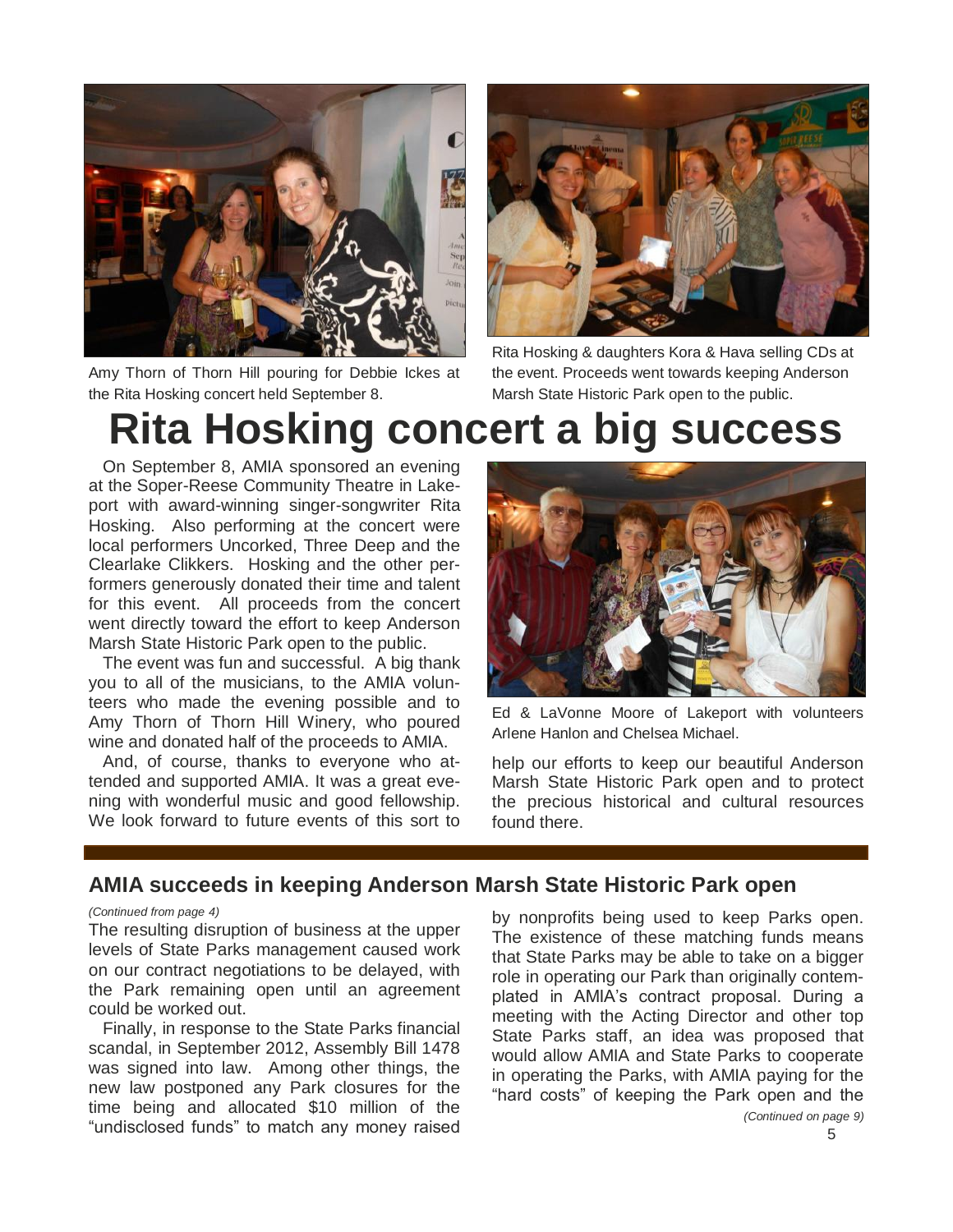### **Nature Walks, Ranch House Tours and field trips**

AMIA held monthly walks & tours in 2012 on the second Saturday of each month except September (musical fundraiser) and December (Christmas at the Ranch event). Walk leaders included Dr. Harry Lyons, Brad Barnwell, Tom Nixon, Billy Gear, Roberta Lyons, Gae Henry and Henry Bornstein. AMIA docents led a tour of the historic Ranch House Museum after each walk. Over 200 individuals participated in these monthly walks & tours in 2012.

The Road Scholar program visited AMSHP in 2012 as part of a week-long birding event in Lake County. Brad Barnwell led a walking-birding tour; while Roberta Lyons & Gae Henry took participants on a tour of the Historic Ranch House and talked about local Native American history and the European Settler experience.

AMIA volunteers also held field trips in the spring for groups of local 1<sup>st</sup>, 2<sup>nd</sup> & 3<sup>rd</sup> grade school children. Gae Henry and Henry Bornstein led tours of the Ranch House and nature walks, Don Coffin, Anna McAtee & Dennis Purcell helped with oldtime music and Ranger Darin Conner explained about the animals living in the area and shared animal skins. Each field trip ended with a picnic lunch.



Field trip team for May 2012: Gae Henry, Henry Bornstein, and Ranger Darin Conner pictured with a bobcat display.



Dr. Harry Lyons leads a Nature Walk at Anderson Marsh State Historic Park.



**Clean-up coordinated with City of Clearlake** – In April 2012, as part of a coordinated effort with other citizens in the city, AMIA volunteers removed over 3 pick-up truck loads of garbage and trash from the "north flat" part of the Park, which is within the City of Clearlake.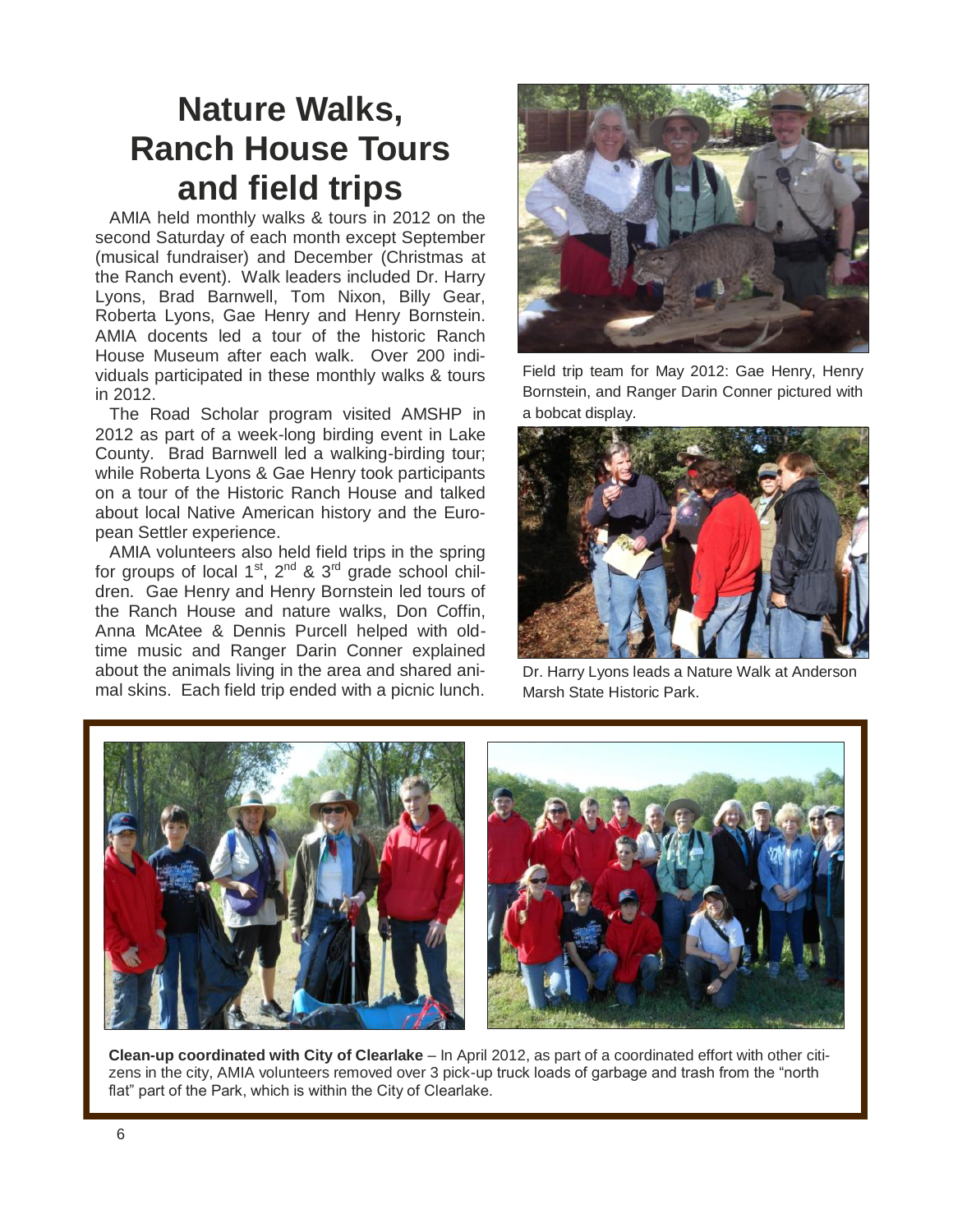## **AMIA completes a successful 2012 fundraising drive**

Last year, in May of 2011, it was announced that Anderson Marsh State Historic Park would close on July 1, 2012. Neither the members of the Anderson Marsh Interpretive Association, our Sector Superintendent, Bill Salata, nor many members of the community were going to let that happen; and it didn't.

Thanks to the hard work of AMIA volunteers, park administration and the work and contributions from our local community, the park was spared closure, even before the scandal regarding the "secret fund" broke and the legislation passed preventing any further park closures, at least for the time being.

In order to keep the Park open, AMIA had to raise enough money to operate the Park. Two local non-profits: The Redbud Audubon Society and The Lake County Land Trust, have pledged to donate \$1,000 a year to Anderson Marsh State Historic Park for this year and the next two years. The Sierra Club has pledged \$500 for the next three years, along with the Clear Lake State Park Interpretive Association. The Children's Museum of Art and Science, CMAS donated \$1,000 for a one time donation and local resident Charlotte Griswold has pledged \$5,000 a year to the park.

Along with these donations, we have increased our AMIA membership and have many members now at the \$250 a year level along with numerous smaller memberships. All in all, our individual memberships have increased to 118. This year, we have raised over \$17,000 including our major donors and our individual memberships. It is thanks to community support that Anderson Marsh State Historic Park will stay open. Thank you!!!!!



The Clear Lake State Park Interpretive Assoc. (CLSPIA) has pledged \$500 a year to help keep Anderson Marsh State Historic Park open. Pictured from left: Henry Bornstein, AMIA treasurer; Roberta Lyons, AMIA president; Madelene Lyon, CLSPIA president; and Gae Henry, AMIA secretary.



The Redbud Audubon Society is one of the four local environmental groups pledging funds to Anderson Marsh State Historic Park. Redbud has pledged \$1,000 a year for three years to support the park. Pictured with Redbud Audubon president, Marilyn Waits, center, are Gae Henry and Henry Bornstein of the Anderson Marsh Interpretive Assoc.



(Left): AMIA is currently in the middle of a project to repair the ADA-accessible Boardwalk on the Cache Creek Nature Trail. The trail provides public access to the rich riparian habitat of the Park that supports many species. The completion of these repairs will insure that the Boardwalk remains open and accessible to the public.



2012 Park Advocacy Day: Assemblyman Wesly Chesboro with Henry Bornstein and Gae Henry.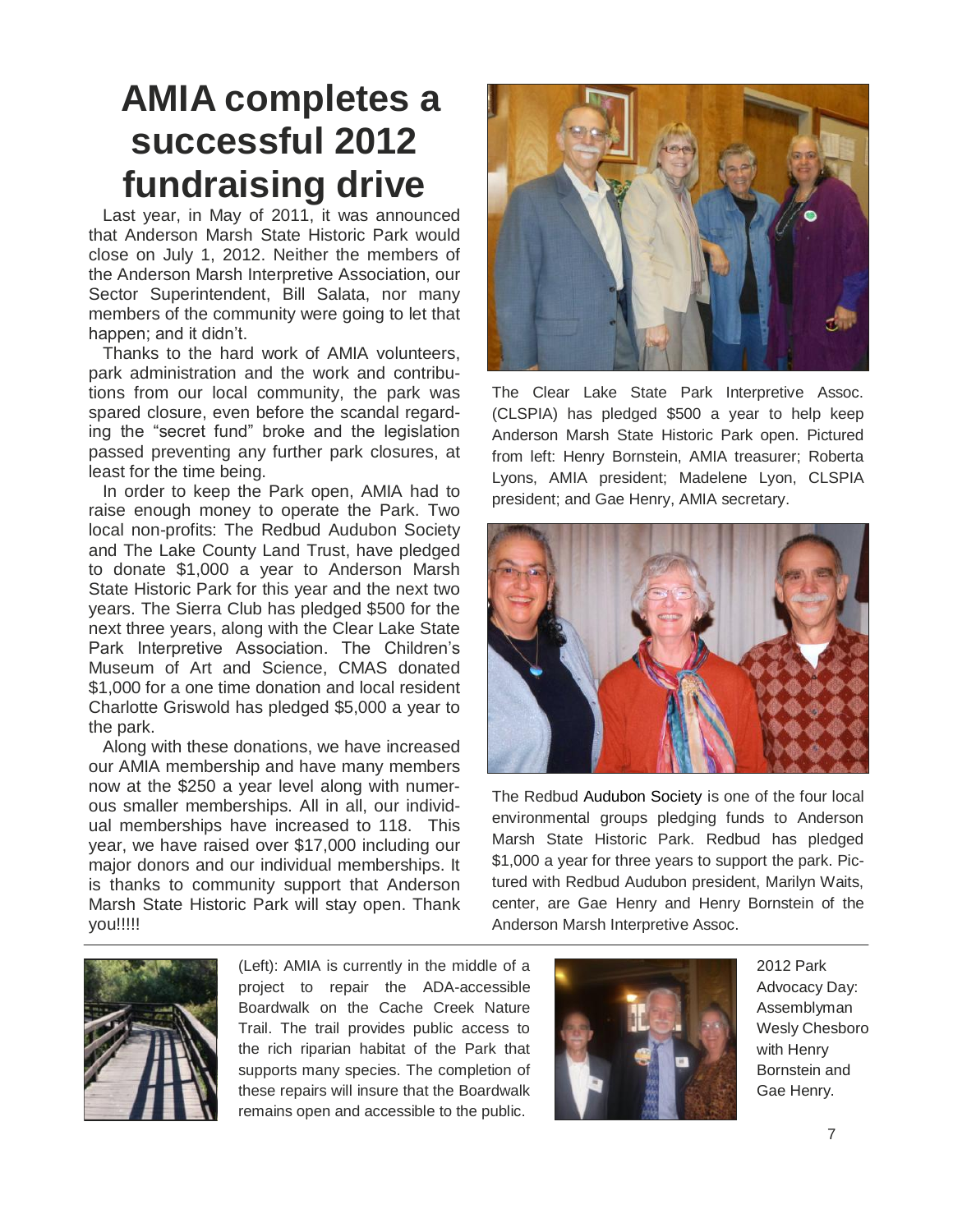## **30th anniversary event celebrates parks, volunteers, and supporters**

The  $30<sup>th</sup>$  anniversary celebration for Anderson Marsh State Historic Park was a great day. It was made even better by the fact that the park was still open, after being placed No. 1 (because of its name, only) on the park closure list that was released in May of 2011.

The public was invited to come to the park that day to enjoy music, speeches, and a giant anniversary cake. The celebration started with an 8:30 a.m. guided nature walk. Then from 10 a.m. on there was music on the porch and tours of the ranch house.

Sector Superintendent Bill Salata opened the ceremonies, followed by Roberta Lyons who talked about the struggles the park had been undergoing and handed out certificates of appreciation to outstanding donors, and acknowledged volunteers and AMIA members.

Dr. John Parker, who was the leader in preserving and founding Anderson Marsh State Park, gave a history of the park and the trials and tribulations along the way before the park was finally purchased by the state and preserved.

The day was complete with cake and refreshments. It was a great day for park supporters to gather and enjoy a morning in the park.





Certificates of appreciation were awarded at the 30th anniversary celebration to park supporters. (Above, clockwise from left): Roberta Lyons presenting Dr. John Parker with a certificate of appreciation for his work to create Anderson Marsh State Historic Park; Lakeshore Lions Club member, Fred Moeller, accepting a certificate for the Club; donor Charlotte Griswold with Gae Henry, AMIA secretary; and Sierra Club representative, Victoria Brandon, with Gae Henry.



(Pictured far left) Local musicians entertained at the 30th anniversary celebration.

(Pictured at left) Members of the Grigsby family, descendants of the original Grigsby family (owners of Anderson Ranch before the Anderson family) traveled all the way from the Central Valley to attend the 30th anniversary celebration.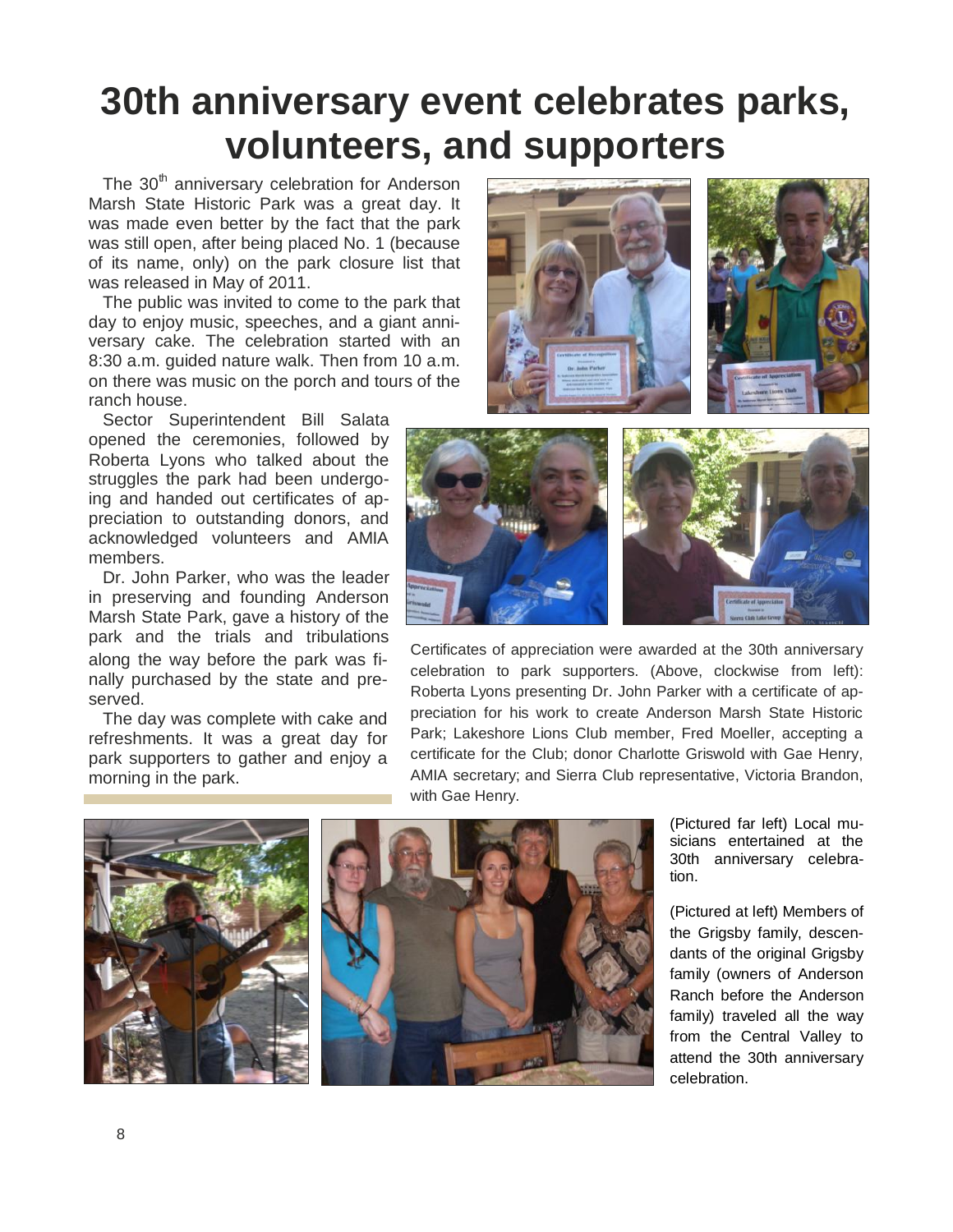### **Certificates of Appreciation August 11, 2012**

Brad and Kathy Barnwell, Victoria Brandon, D.A. and Leona Butts, Steve Devoto, Ken Frank, Charlotte Griswold, Peggie King, Roberta and Harry Lyons, David Neft, Weldon and Dee Parker, Amy and Roberto Reyes, Children's Musuem of Art and Science, Clear Lake State Park Interpretive Assn., Lakeport English Inn, Lakeshore Lions Club, Redbud Audubon Society, Sierra Club Lake Group, Lake County Land Trust, Vigilance Winery and Vineyards, Gregory Graham Wines, Clearlake Waste Solutions.





#### **AMIA succeeds in keeping Anderson Marsh State Historic Park open**

*(Continued from page 5)*

state matching funds being used to provide certain services essential to keeping the Park open. The existence of the additional matching funds will mean that instead of using the money it has raised to do things such as trail maintenance or housekeeping, AMIA will be able to use some of the money that it has raised to get started on the deferred maintenance projects that need to be done in order to keep the Park safe and accessible to visitors.

Included in current plans are repairing the Cache Creek Nature Trail Boardwalk and fixing things that have been allowed to deteriorate in the Historic Ranch House and Barn complex due to lack of funding, such as repairing broken windows and screens, repairing and securing doors and "bat proofing" the South Barn. Also contemplated are projects to upgrade the toilet facilities and improve the South Barn so that it can be used as an interpretive and educational center.

As this newsletter is being written, AMIA is in final negotiations for its proposal for an agreement with State Parks to cooperate in operating the Park. State matching funds will be used to help keep the Park open for the next two years, with AMIA paying the bills and making needed repairs and improvements that will ensure that the Park remains usable and safe.

While we can never know what will confront us next on this twisting path, the AMIA Board is committed to doing whatever is necessary to keep the Park open. With the support being shown by the members of the Lake County community, along with the continued support of our local Lake County State Parks staff, the Board is confident that whatever is required to accomplish this goal will be done.

Stay tuned!

**(Photos at left) Oak seedling planting and watering** – About 35 AMIA and community volunteers assisted California State Parks Environmental Scientist Jim Dempsey in the planting of 53 valley oak tree seedlings at AMSHP. To give support during the first year, a group of AMIA supporters under the guidance of AMIA Volunteer Tom McFarling and AMIA Board member Henry Bornstein watered the seedlings several times over the summer to help the little trees survive their first Lake County summer.